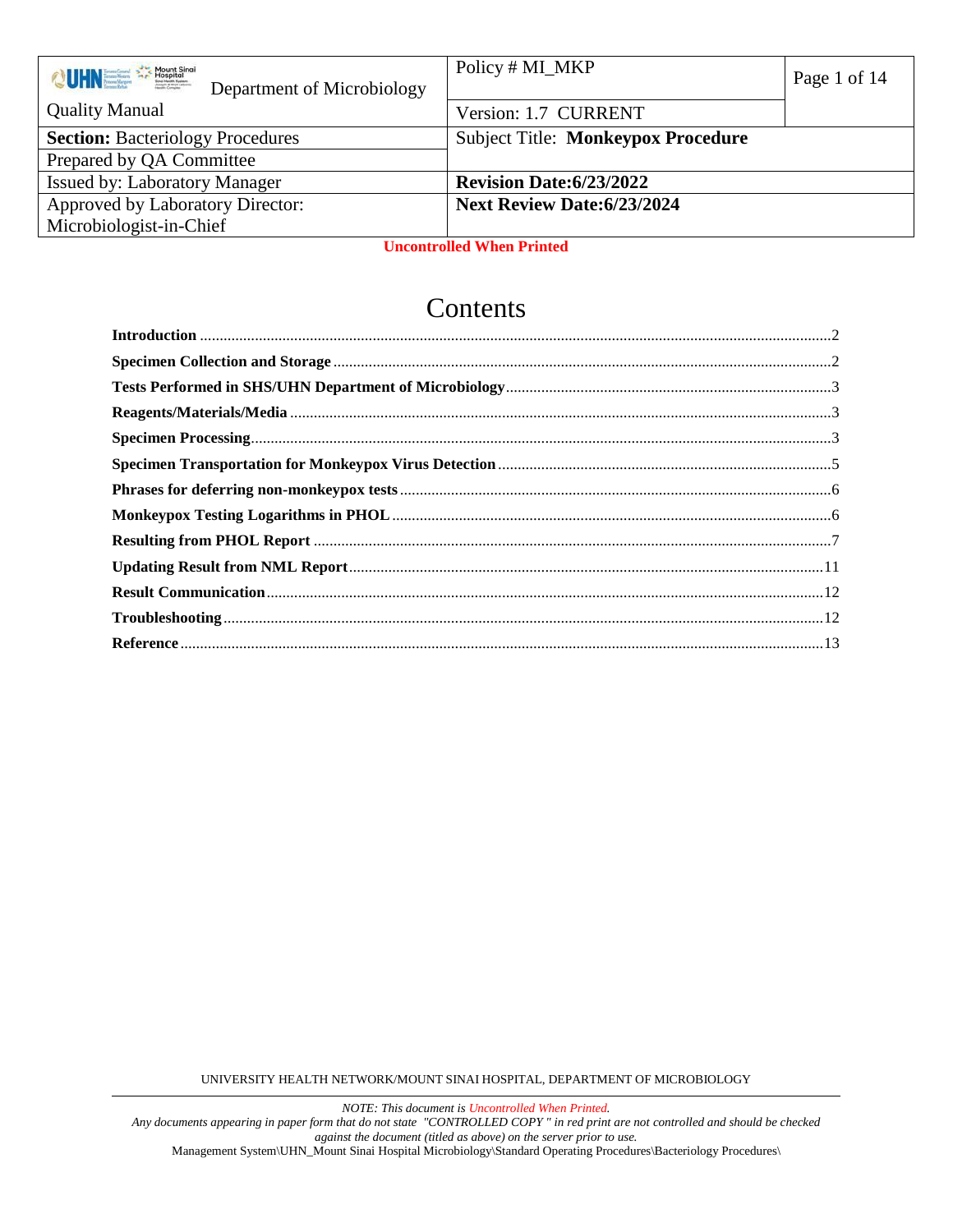| Mount Sinai<br><b>OUHNEL</b><br>Joseph & Wolf Laboro<br>Department of Microbiology | Policy # MI_SM_MKP                        | Page 2 of 14 |
|------------------------------------------------------------------------------------|-------------------------------------------|--------------|
| <b>Quality Manual</b>                                                              | Version: 1.7 CURRENT                      |              |
| <b>Section: Bacteriology Procedures</b>                                            | <b>Subject Title: Monkeypox Procedure</b> |              |
|                                                                                    |                                           |              |

# <span id="page-1-0"></span>**Introduction**

This procedure provides general guidance on how to handle specimens from patients with suspect or confirmed monkeypox.

# <span id="page-1-1"></span>**Specimen Collection and Storage**

- 1. Recommended specimens varying on the patient's presenting signs/symptoms.
	- **Throat swab/NP swab** and **serum** may be requested at the prodromal stage along with **lesion fluid/crust/scab**, **lesion swab** at the skin rash stage – all for **Monkeypox Virus Detection**.
- 2. Please refer the list below for the acceptable specimen types:

| Specimen Type                           | Minimum Volume                | Comment                                                                                                            |
|-----------------------------------------|-------------------------------|--------------------------------------------------------------------------------------------------------------------|
| Serum                                   | $\geq 0.5$ mL                 | Red top<br>٠<br>Serum separator tube (SST)<br>Centrifugation of serum tubes is not<br>needed and should be avoided |
| Lesion fluid, crust material or<br>scab | Not Applicable                | Sterile 1.5-5.0mL tube/container with<br>$\bullet$<br>or without transport media                                   |
| Swab of lesion                          | Not Applicable                |                                                                                                                    |
| Nasopharyngeal and/or                   | Not Applicable                |                                                                                                                    |
| oropharyngeal swab                      |                               |                                                                                                                    |
| Cerebrospinal fluid (CSF) (if           | $\geq 0.5$ mL                 |                                                                                                                    |
| encephalitic)                           |                               |                                                                                                                    |
| Urine (if severely ill)                 | 50mL                          |                                                                                                                    |
| <b>Tissues</b>                          | Not Applicable                |                                                                                                                    |
| Formalin-fixed, or paraffin             | Entire blocks, or four to six | Sterile container (clearly label if formalin                                                                       |
| embedded tissues                        | 10 micron block sections      | fixed)                                                                                                             |

- 3. All specimens will be cleaned and placed in specimen transport bags then deliver to the lab
	- NOTE: the pneumatic tube may be used, however skin samples are expected to arrive in Zip N' Fold bags.

UNIVERSITY HEALTH NETWORK/MOUNT SINAI HOSPITAL, DEPARTMENT OF MICROBIOLOGY

*NOTE: This document is Uncontrolled When Printed.* 

*Any documents appearing in paper form that do not state "CONTROLLED COPY" in red print are not controlled and should be checked against the document (titled as above) on the server prior to use.*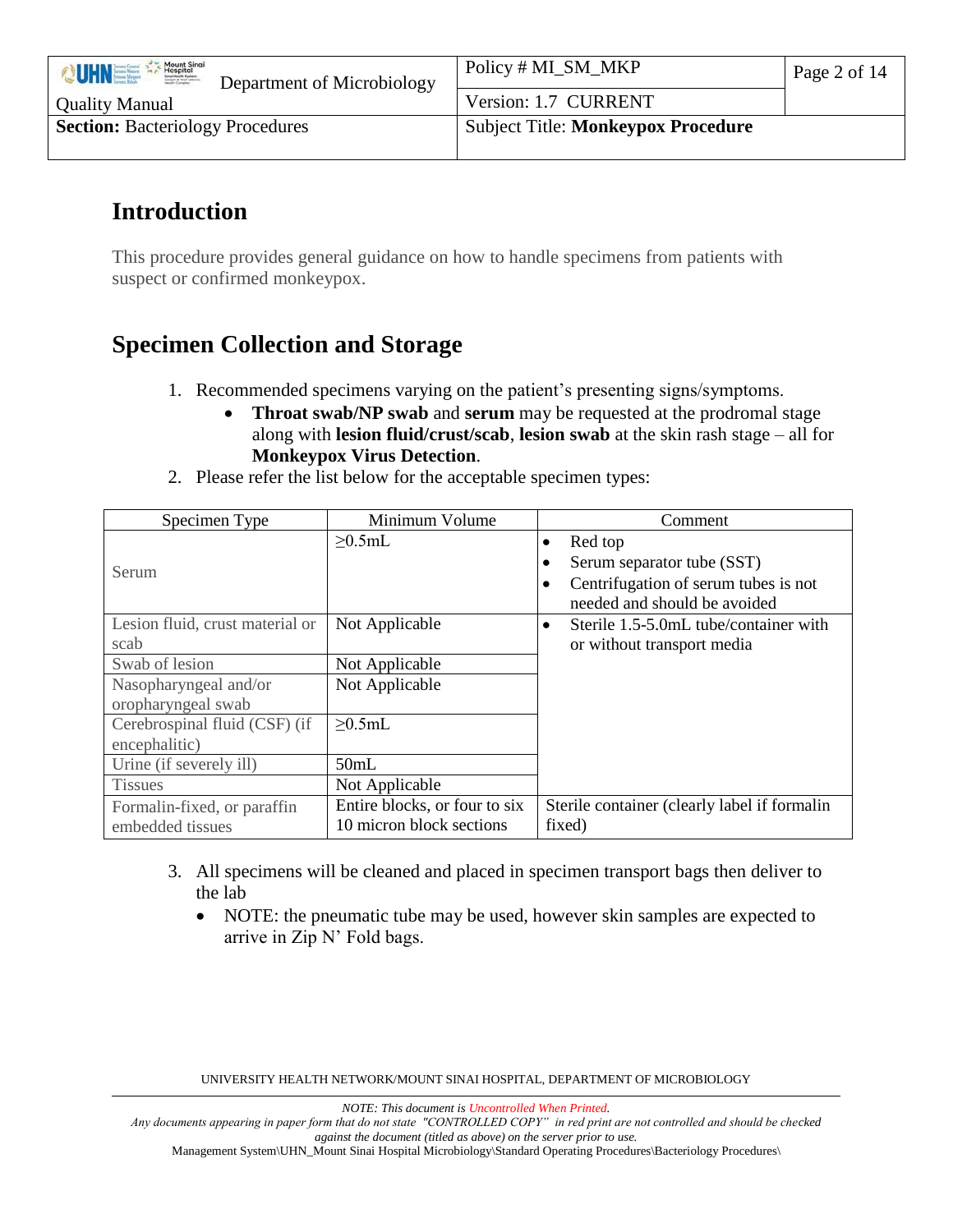| Mount Sinai<br>VUHNEE<br>Joseph & Wolf Labovic<br>Department of Microbiology | Policy # MI_SM_MKP                        | Page 3 of 14 |
|------------------------------------------------------------------------------|-------------------------------------------|--------------|
| <b>Quality Manual</b>                                                        | Version: 1.7 CURRENT                      |              |
| <b>Section: Bacteriology Procedures</b>                                      | <b>Subject Title: Monkeypox Procedure</b> |              |
|                                                                              |                                           |              |

# <span id="page-2-0"></span>**Tests Performed in SHS/UHN Department of Microbiology**

The tests listed below are performed in SHS/UHN Department of Microbiology with the initial specimen processing to be completed following **safety precautions** as stated in specimen processing procedure below.

- a. Routine bacteriology
- b. Routine mycology
- c. HSV/VZV on **Aries**
- d. COVID-19 on **Aries/GeneXpert**
- e. Influenza/RSV on **Aries/GeneXpert**
- f. *C. difficile* toxin B detection on **Aries/GeneXpert**
- g. Serology testing on **Alinity**
- h. Virology testing on **cobas6800**
- i. PCR testing on **easyMag-Biorad** platform

*Note: Other tests that impact patient care may be considered upon consultation with the microbiologist-on-call*

# <span id="page-2-1"></span>**Reagents/Materials/Media**

- 1. Accel PREVention Wipes
- 2. Necessary suppliers for the tests performed in-house
- 3. Personal protective equipment:
	- Fit-tested N95 (choose fit tested model and size)
	- Disposable face shield
	- Disposable water resistant gown
	- disposable nitrile gloves

# <span id="page-2-2"></span>**Specimen Processing**

- 1. Specimens should be received as soon as they are arrive in the laboratory. *NOTE: centrifugation of serum tubes is not needed and should be avoided.*
- 2. **Don PPE** while handling specimens
- 3. Disinfect the bag and specimens with AccelPREVention Wipes

UNIVERSITY HEALTH NETWORK/MOUNT SINAI HOSPITAL, DEPARTMENT OF MICROBIOLOGY

*Any documents appearing in paper form that do not state "CONTROLLED COPY" in red print are not controlled and should be checked against the document (titled as above) on the server prior to use.*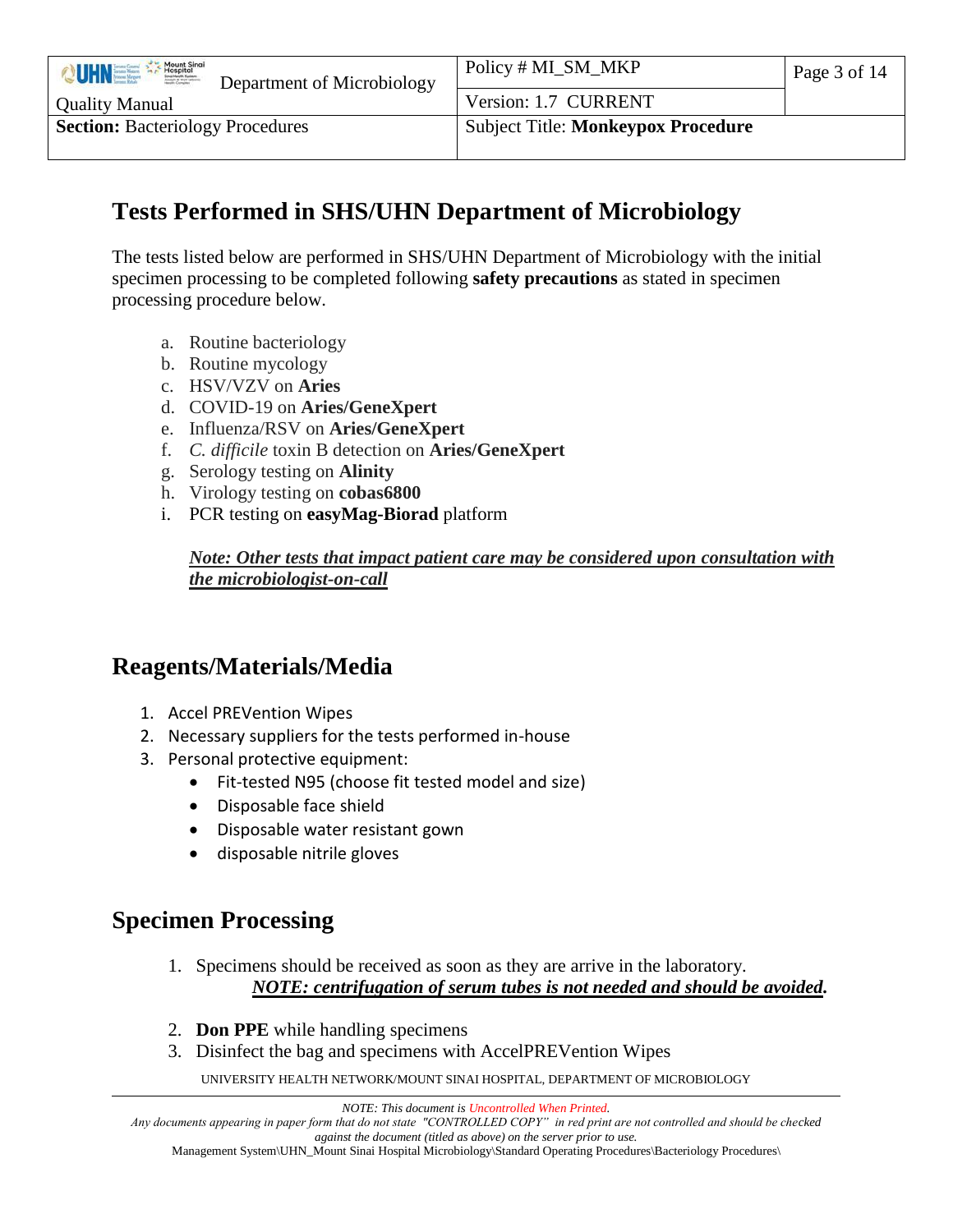| Mount Sinai<br><b>UHNEE</b><br>Department of Microbiology | Policy # MI_SM_MKP                        | Page 4 of 14 |
|-----------------------------------------------------------|-------------------------------------------|--------------|
| <b>Quality Manual</b>                                     | Version: 1.7 CURRENT                      |              |
| <b>Section: Bacteriology Procedures</b>                   | <b>Subject Title: Monkeypox Procedure</b> |              |
|                                                           |                                           |              |

#### *NOTE: Page microbiologist-on-call through locating for any discrepancies between samples and requisition*

- 4. Receive all orders in the LIS system and add in the RG3 alert "MPX-1".
- 5. print the LIS labels including the media labels for the tests that will be performed inhouse
- 6. Label all specimens with correct LIS label
- 7. Set up all in-house tests in BSC according to the appropriate protocol for the indicated test
- 8. Disinfect the BSC using Accel PREVention Wipes
- 9. Proceed with in-house tests as per usual protocols in the BSC
- **10.** Discard all wastes from the samples under monkeypox investigation in biohazard bin prior to sending out for incineration.
- **11.** Use the following test codes for monkeypox virus detection**:**
	- **MOPXX – Monkeypox Virus Detection (Other)**
	- **MOPXB – Monkeypox Virus Detection (Blood)**
- 12. Order Virology Refer Out using keypad for the 1<sup>st</sup> additional send-out PCR test (e.g. Enterovirus)
- 13. Order **Virology PCR** using keypad for the 2nd additional sent-out PCR test
- 14. Place LIS sticker in the template below when sending out samples for Monkeypox
- 15. Keep the log sheet in the binder on the Virology Accessioning Bench

| Monkeypox sendout |               |               |                     |
|-------------------|---------------|---------------|---------------------|
| LI <sub>5#</sub>  | Date sent out | Date resulted | <b>Tech Initial</b> |
|                   |               |               |                     |
|                   |               |               |                     |
|                   |               |               |                     |
|                   |               |               |                     |

UNIVERSITY HEALTH NETWORK/MOUNT SINAI HOSPITAL, DEPARTMENT OF MICROBIOLOGY

*NOTE: This document is Uncontrolled When Printed.* 

*Any documents appearing in paper form that do not state "CONTROLLED COPY" in red print are not controlled and should be checked against the document (titled as above) on the server prior to use.*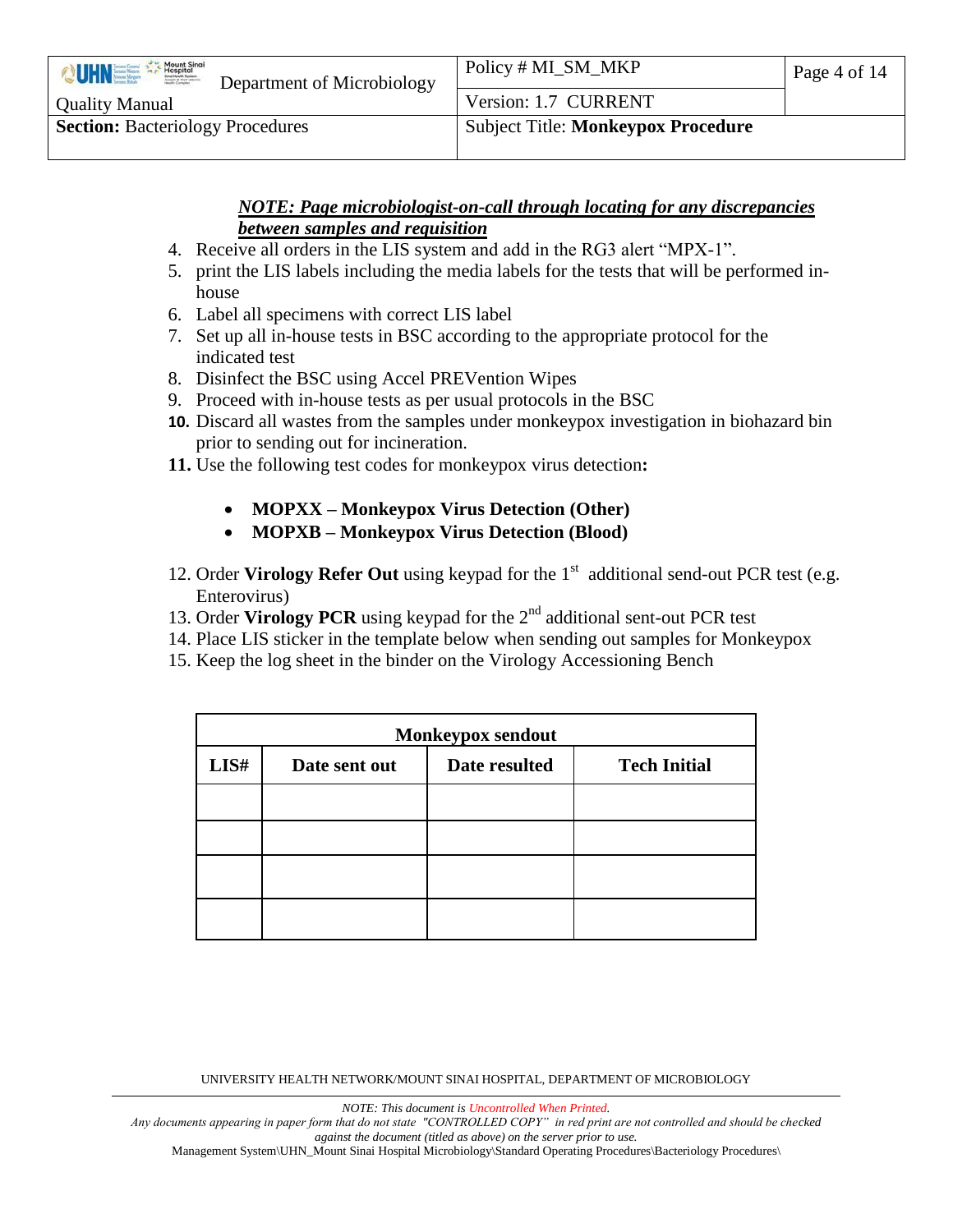| <b>Mount Singi</b><br>UHNE<br>Hospital<br>Department of Microbiology | Policy # MI_SM_MKP                        | Page 5 of 14 |
|----------------------------------------------------------------------|-------------------------------------------|--------------|
| <b>Quality Manual</b>                                                | Version: 1.7 CURRENT                      |              |
| <b>Section: Bacteriology Procedures</b>                              | <b>Subject Title: Monkeypox Procedure</b> |              |
|                                                                      |                                           |              |

# <span id="page-4-0"></span>**Specimen Transportation for Monkeypox Virus Detection**

#### **I. Shipping Condition**

|                                      | <b>Shipping Condition</b>              |                             |  |
|--------------------------------------|----------------------------------------|-----------------------------|--|
| Sample Type                          | (Time between collection and shipping) |                             |  |
|                                      | Within 72 hours $(\leq 72$ hrs)        | More than 72 hours (>72hrs) |  |
| Lesion fluid, crust material or scab | $2-8$ °C (Ice Pack)                    | $\leq$ -70°C (Dry Ice)      |  |
| Swab of lesion                       | $2-8$ °C (Ice Pack)                    | $\leq$ -70°C (Dry Ice)      |  |
| Nasopharyngeal and/or throat swab    | $2-8$ °C (Ice Pack)                    | $\leq$ -70°C (Dry Ice)      |  |
| Serum                                | $2-8$ °C (Ice Pack)                    | $\leq$ -70°C (Dry Ice)      |  |
| Cerebrospinal fluid (CSF)            | $2-8$ °C (Ice Pack)                    | $\leq$ -70°C (Dry Ice)      |  |
| Urine                                | 2-8°C (Ice Pack)                       | $≤$ -70 $°C$ (Dry Ice)      |  |
| <b>Tissues</b>                       | $2-8$ °C (Ice Pack)                    | $\leq$ -70°C (Dry Ice)      |  |
| Formalin-fixed, or paraffin embedded | <b>Room Temperature</b>                |                             |  |
| tissues                              |                                        |                             |  |

#### **II. Shipping Documents/Transportation Preparation**

- 1. Print PHOL requisition using **MIC10** format from LIS
	- The following information must be provided on PHOL requisition
	- 1.1. Patient identifiers
	- 1.2. Number of specimens being sent
	- 1.3. Indicate Monkeypox Virus Detection as the requested test
	- 1.4. Include clinical information from order entry. (Symptoms and onset, Risk

factors/exposures, travel history, VZV vaccination history etc)

- 2. Arrange for transportation to PHOL using Category B shipment protocols (as directed by Temporary Certificate TU0886).
	- 2.2. Ship specimens at 6am each weekday to PHOL
	- 2.3. When ready to ship, contact KJV for transportation
- 3. Email ICP of submitting hospital that the specimen was received and has been sent to PHOL for Monkeypox Virus Detection with the associated specimen LIS number.

UNIVERSITY HEALTH NETWORK/MOUNT SINAI HOSPITAL, DEPARTMENT OF MICROBIOLOGY

*NOTE: This document is Uncontrolled When Printed.* 

*Any documents appearing in paper form that do not state "CONTROLLED COPY" in red print are not controlled and should be checked against the document (titled as above) on the server prior to use.*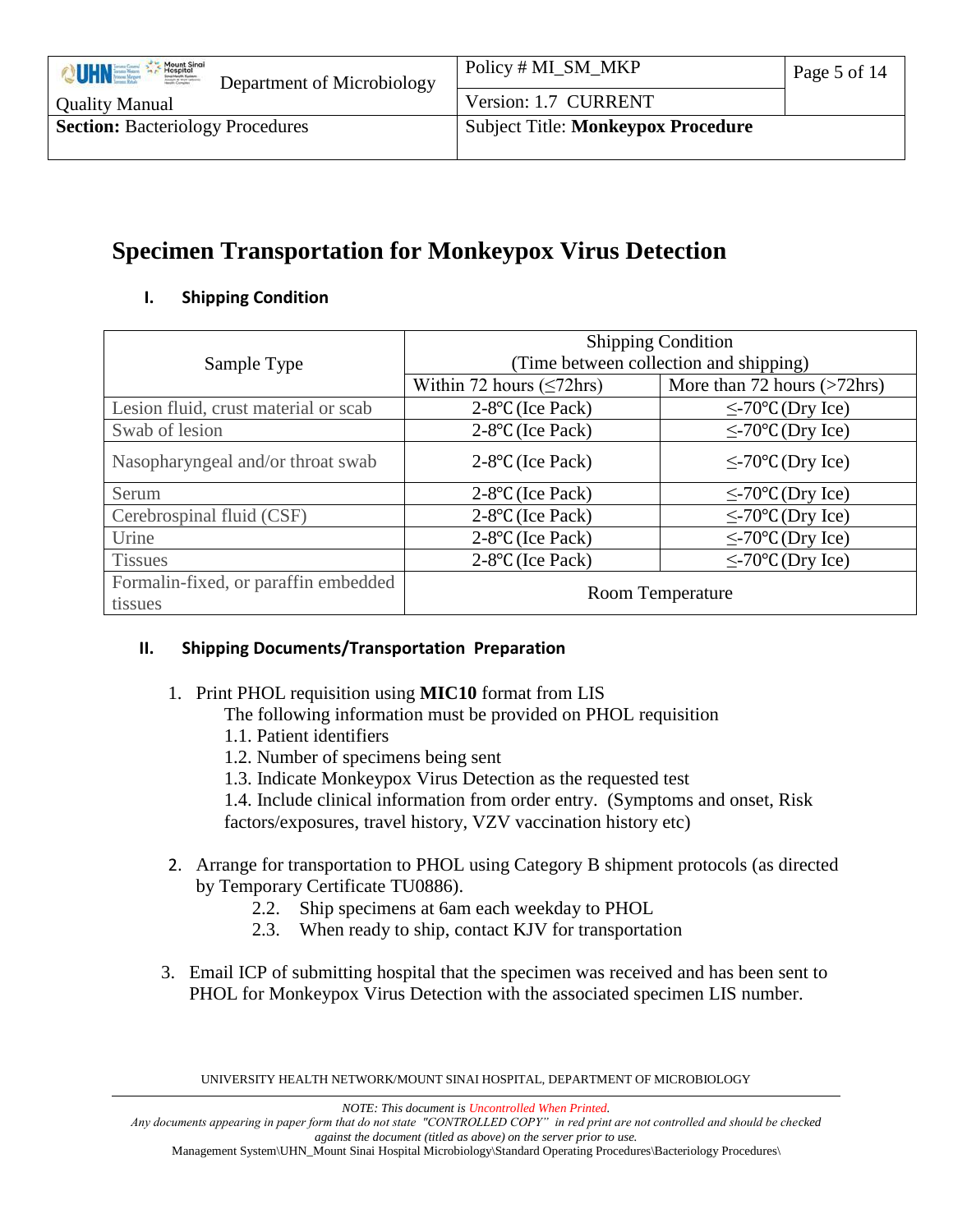| Mount Sinai<br>VUHNEL<br>Joseph & Wolf Labovic<br>Department of Microbiology | Policy # MI_SM_MKP                        | Page 6 of 14 |
|------------------------------------------------------------------------------|-------------------------------------------|--------------|
| <b>Quality Manual</b>                                                        | Version: 1.7 CURRENT                      |              |
| <b>Section: Bacteriology Procedures</b>                                      | <b>Subject Title: Monkeypox Procedure</b> |              |
|                                                                              |                                           |              |

### <span id="page-5-0"></span>**Phrases for deferring non-monkeypox tests**

For tests that can be deferred:

"This test has been deferred for biosafety reasons until monkeypox is ruled out. Please contact the microbiologist-on-call with any questions."

For tests that can't be deferred and need to be cancelled: "This test was CANCELLED for biosafety reasons given that monkeypox is being rule out. Please contact the microbiologist-on-call with any questions."

For tests that are cancelled after positive monkeypox results: "This test was CANCELLED for biosafety reasons given positive monkeypox test results. Please contact the microbiologist-on-call with any questions."

For tests set up late due to initial deferral:

"Testing was delayed until monkeypox was ruled out which may reduce the sensitivity of this test. Please take this into consideration when interpreting this result. Please contact the microbiologist-on-call with any questions."

# <span id="page-5-1"></span>**Monkeypox Testing Logarithms in PHOL**

- 1. Samples requesting monkeypox testing will be screened at PHOL for Orthopoxvirus.
- 2. Orthopox negative and invalid results from PHOL lab will be final report.
- 3. Orthoopox positive and indeterminate specimens will be reported as preliminary results and the specimen will be forward to the National Microbiology Laboratory (NML) in Winnipeg for confirmatory testing.

| <b>Orthopox Result</b><br>In PHOL | <b>Report status from</b><br><b>PHOL</b> | <b>Report status from</b><br><b>NML</b> |
|-----------------------------------|------------------------------------------|-----------------------------------------|
| Negative                          | Final                                    | N/A                                     |
| Invalid                           | Final                                    | N/A                                     |
| Positive                          | Preliminary                              | Final                                   |
| Indeterminate                     | Preliminary                              | Final                                   |

<span id="page-5-2"></span>UNIVERSITY HEALTH NETWORK/MOUNT SINAI HOSPITAL, DEPARTMENT OF MICROBIOLOGY

*NOTE: This document is Uncontrolled When Printed.* 

*Any documents appearing in paper form that do not state "CONTROLLED COPY" in red print are not controlled and should be checked against the document (titled as above) on the server prior to use.*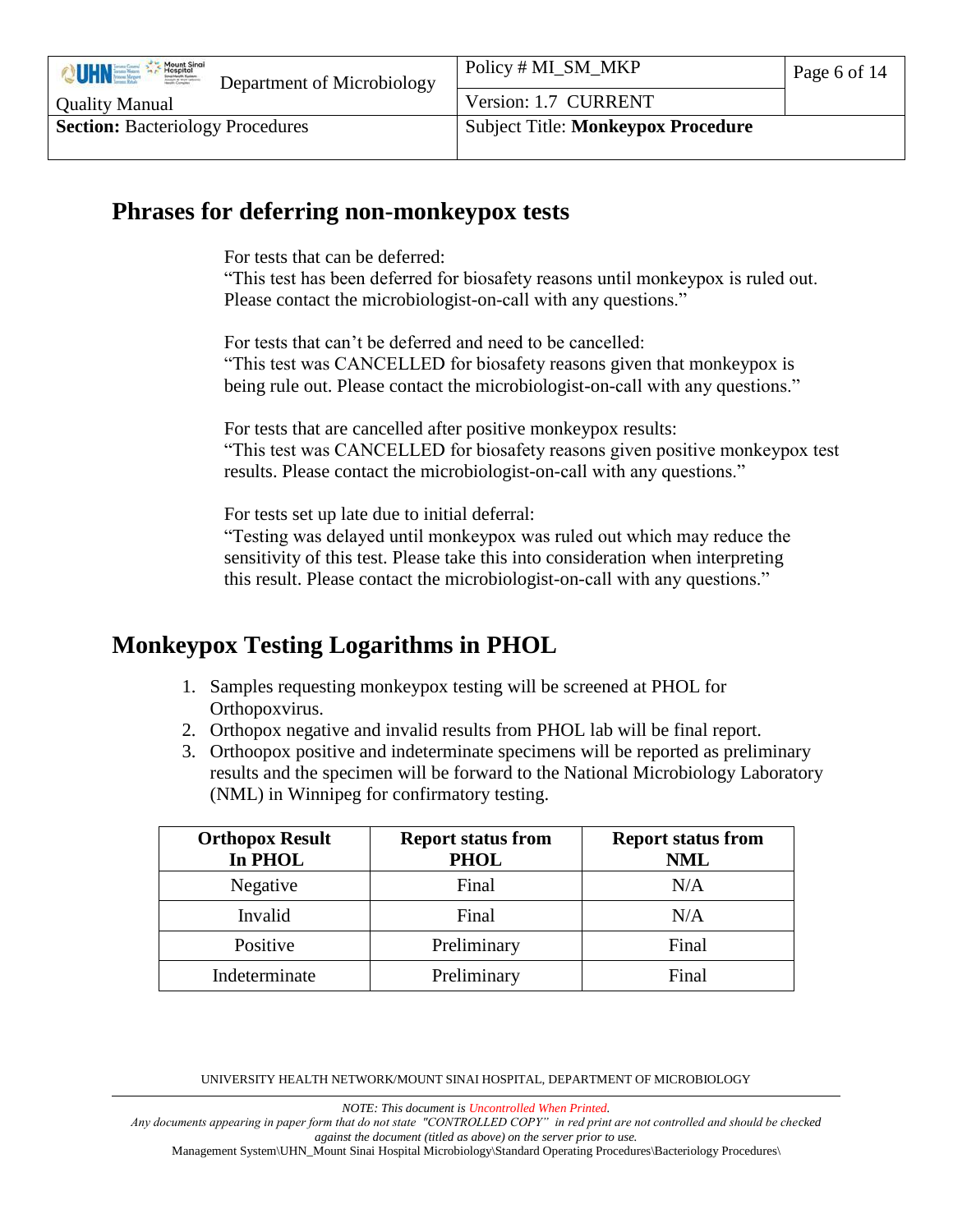| Mount Sinai<br>VUHNEL<br>Department of Microbiology | Policy # MI_SM_MKP                        | Page 7 of 14 |
|-----------------------------------------------------|-------------------------------------------|--------------|
| <b>Quality Manual</b>                               | Version: 1.7 CURRENT                      |              |
| <b>Section: Bacteriology Procedures</b>             | <b>Subject Title: Monkeypox Procedure</b> |              |
|                                                     |                                           |              |

# **Resulting from PHOL Report**

- 1. Negative Result Result in the **VSEND** test comment :
	- 1.1. Press "**F8**" to open Test Comment Window
	- 1.2. Select **Y >MOP** from VSEC-1 of 1 window
	- 1.3. Select **1 }-MOP**
	- 1.4. **Finalize** the report

|     | $VSEND - 1 of 1 H11H12$ |
|-----|-------------------------|
| Keγ | Text                    |
| W   | <b>REFV</b>             |
| Ū.  | >MOHT                   |
| B.  | WVIR.                   |
| М   | }MUL-                   |
| G   | }-FLU                   |
| H   | <b>YOSND</b>            |
| P   | }PHL#                   |
| 1   | }PHLV                   |
| 2   | }PHLR                   |
| E   | <b>NML</b>              |
| 3   | `НSС                    |
| 4   | HSCR                    |
| 5   | `ННS                    |
| 6   | <b>HHSR</b>             |
| 7   | }BELL                   |
| 8   | >VPCR                   |
| 9   | >VHEM                   |
| F   | }-FLU                   |
| A   | }+FLA                   |
| ٧   | }+VIR                   |
| Ν   | <b>INEGC</b>            |
| C   | }hh6-                   |
| D   | }hh7-                   |
| R   | <b>JRRV-</b>            |
| П   | <b>JUNAB</b>            |
| Y   | >MOP                    |



UNIVERSITY HEALTH NETWORK/MOUNT SINAI HOSPITAL, DEPARTMENT OF MICROBIOLOGY

*NOTE: This document is Uncontrolled When Printed.* 

*Any documents appearing in paper form that do not state "CONTROLLED COPY" in red print are not controlled and should be checked against the document (titled as above) on the server prior to use.*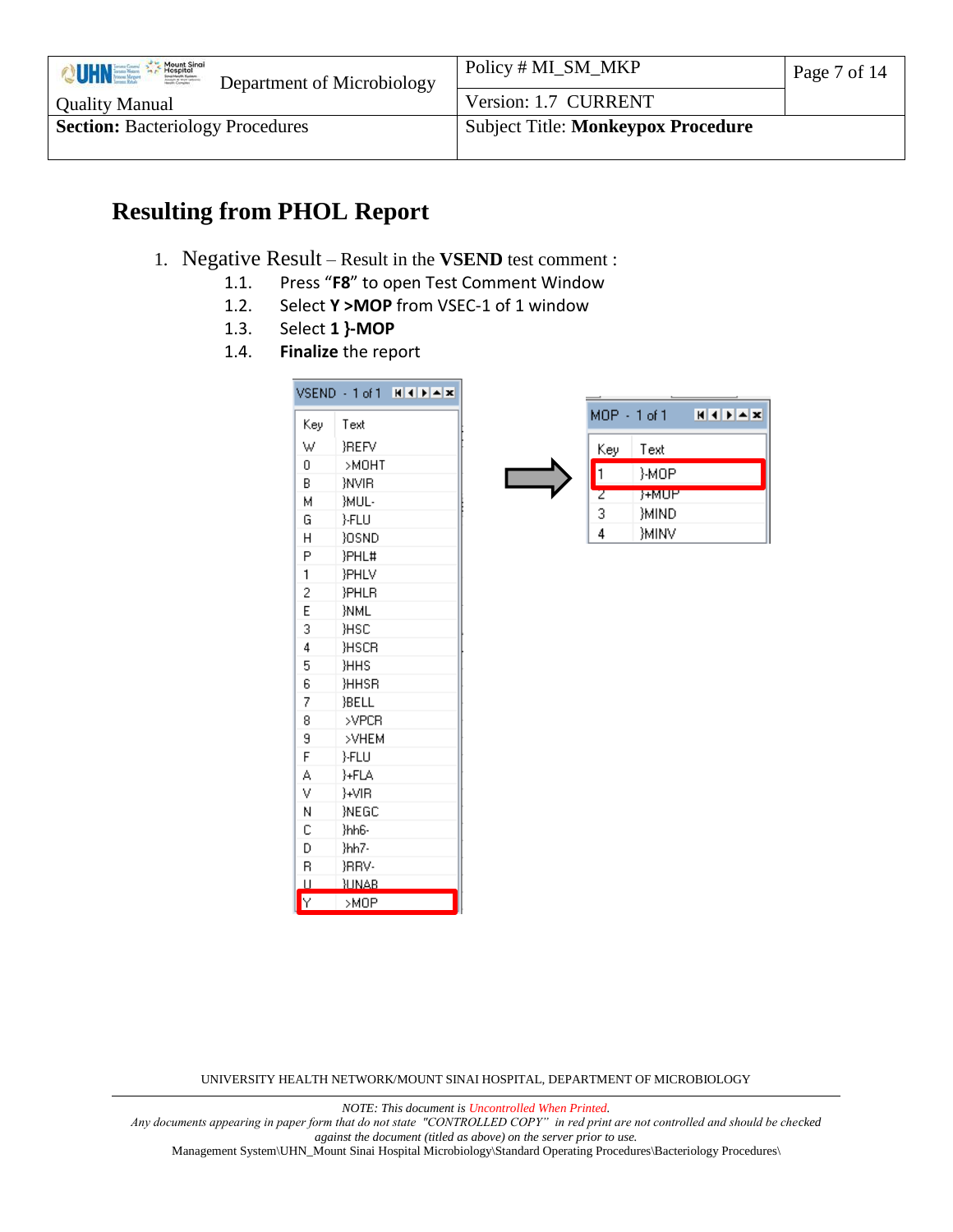| Mount Sinai<br>VUHNEE<br>Department of Microbiology | Policy # MI_SM_MKP                        | Page 8 of 14 |
|-----------------------------------------------------|-------------------------------------------|--------------|
| <b>Quality Manual</b>                               | Version: 1.7 CURRENT                      |              |
| <b>Section: Bacteriology Procedures</b>             | <b>Subject Title: Monkeypox Procedure</b> |              |
|                                                     |                                           |              |

- 2. **Invalid Result** Result in the VSEND test comment :
	- 2.1. Press "**F8**" to open Test Comment Window
	- 2.2. Select **Y >MOP** from VSEC-1 of 1 window
	- 2.3. Select **4 }MINV**
	- 2.4. **Finalize** the report



- 3. **Positive Result** -Result in the VSEND test comment.
	- 3.1. Press "**F8**" to open Test Comment Window
	- 3.2. Select **Y >MOP** from VSEC-1 of 1 window
	- 3.3. Select **2 }+MOP**
	- 3.4. **Interim** the report
	- 3.5. **Ensure** to set significant status with Red check mark in LIS by right clicking mouse

UNIVERSITY HEALTH NETWORK/MOUNT SINAI HOSPITAL, DEPARTMENT OF MICROBIOLOGY

*NOTE: This document is Uncontrolled When Printed.* 

*Any documents appearing in paper form that do not state "CONTROLLED COPY" in red print are not controlled and should be checked against the document (titled as above) on the server prior to use.*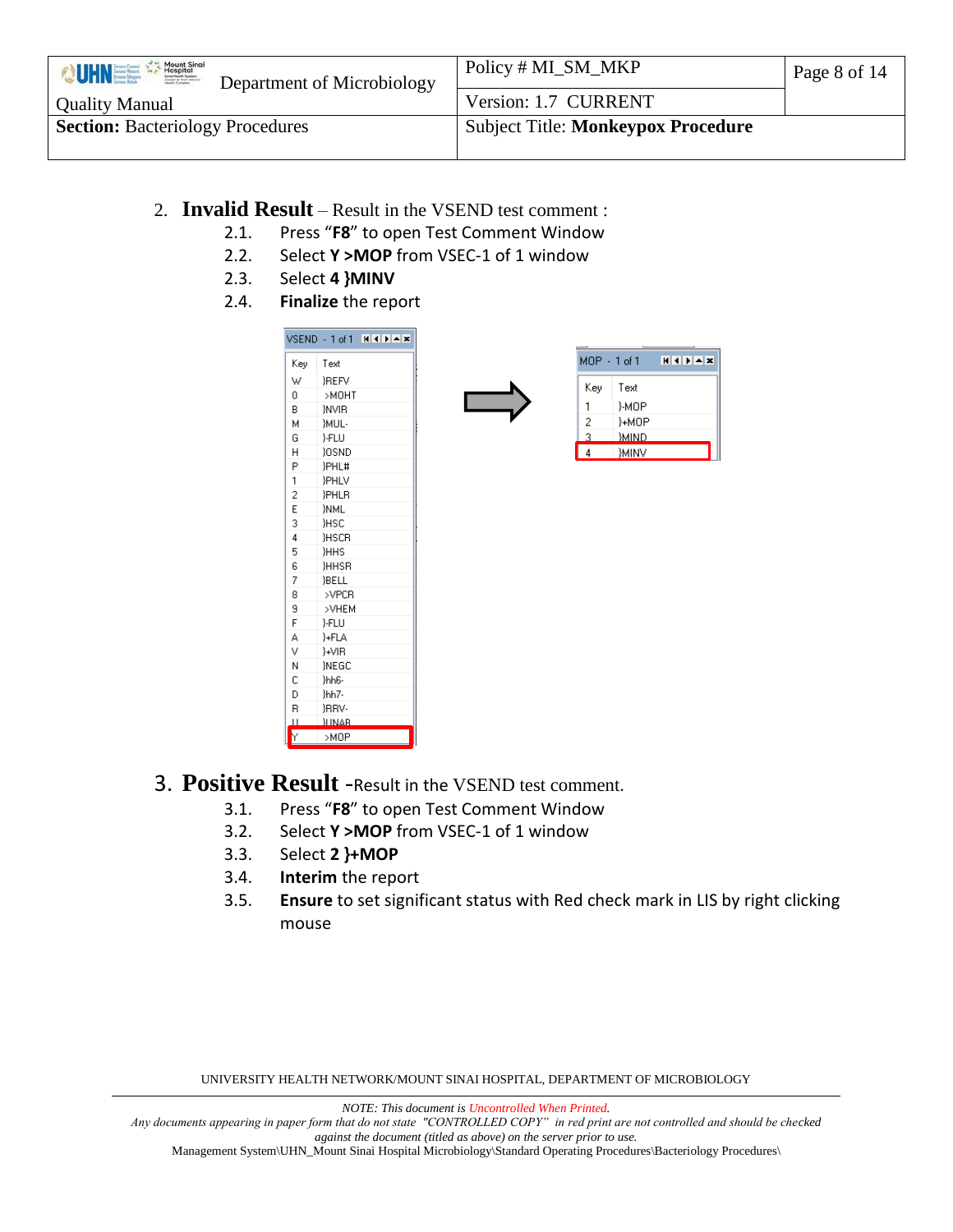| Policy # MI_SM_MKP                        | Page 9 of 14 |
|-------------------------------------------|--------------|
| Version: 1.7 CURRENT                      |              |
| <b>Subject Title: Monkeypox Procedure</b> |              |
|                                           |              |



### 4. **Indeterminate Result** -Result in VSEND test comment. 4.1.Press "**F8**" to open Test Comment Window

4.2.Select **Y >MOP** from VSEC-1 of 1 window

UNIVERSITY HEALTH NETWORK/MOUNT SINAI HOSPITAL, DEPARTMENT OF MICROBIOLOGY

*NOTE: This document is Uncontrolled When Printed. Any documents appearing in paper form that do not state "CONTROLLED COPY" in red print are not controlled and should be checked against the document (titled as above) on the server prior to use.* Management System\UHN\_Mount Sinai Hospital Microbiology\Standard Operating Procedures\Bacteriology Procedures\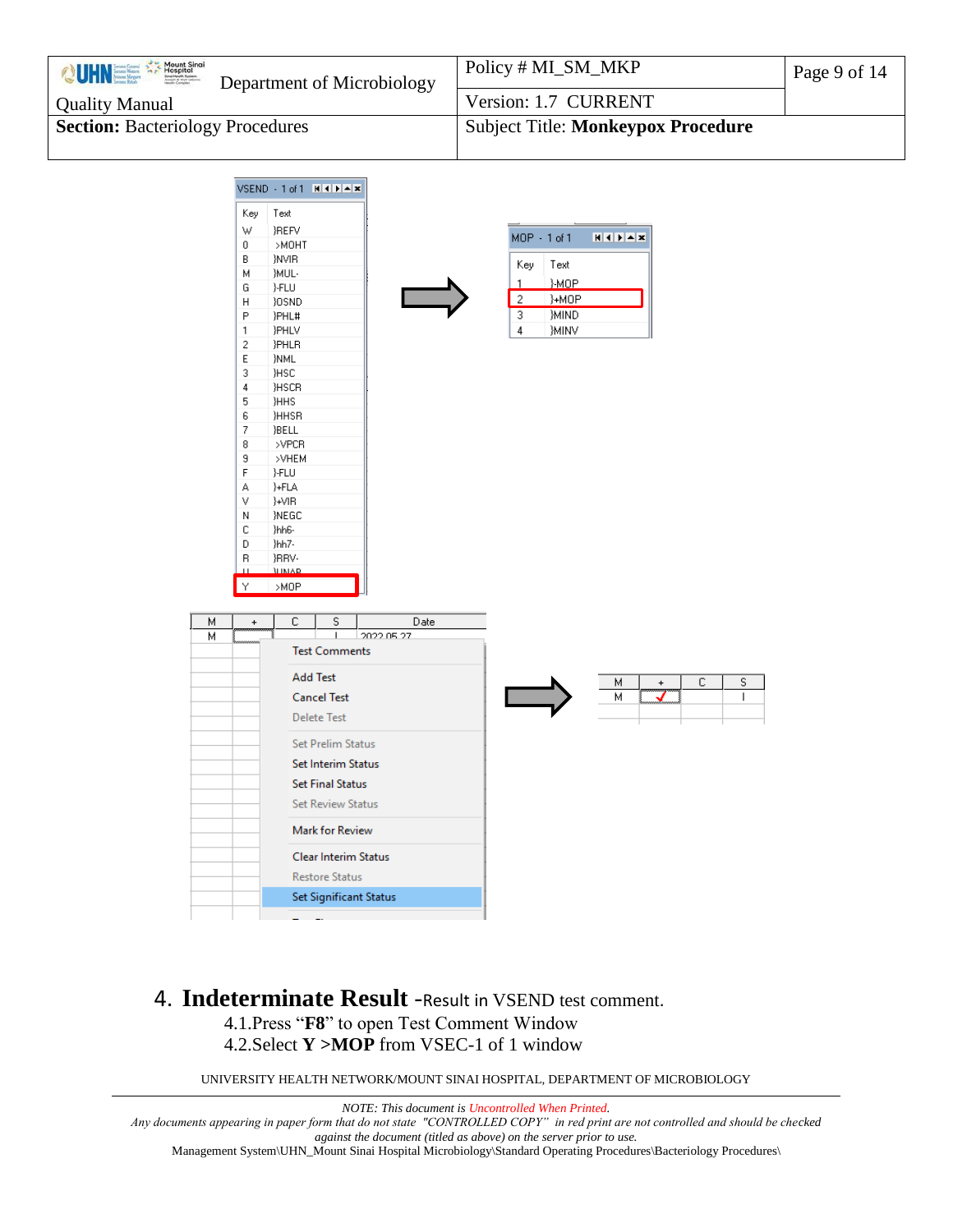| Mount Sinai<br><b>VUHNEE</b><br>Department of Microbiology | Policy # MI_SM_MKP                        | Page 10 of<br>14 |
|------------------------------------------------------------|-------------------------------------------|------------------|
| <b>Quality Manual</b>                                      | Version: 1.7 CURRENT                      |                  |
| <b>Section: Bacteriology Procedures</b>                    | <b>Subject Title: Monkeypox Procedure</b> |                  |

- 4.3.Select **3 }MIND**
- 4.4.**Interim** the report
- 4.5. **Ensure** to set significant status with Red check mark in LIS by right clicking mouse

|     | $VSEND + 1 of 1$ | NIKIPIWE |
|-----|------------------|----------|
| Kev | Text             |          |
| W   | <b>IREFV</b>     |          |
| 0   | >МОНТ            |          |
| B.  | <b>NVIB</b>      |          |
| М   | }MUL-            |          |
| G   | }-FLU            |          |
| H   | <b>YOSND</b>     |          |
| P   | <b>}PHL#</b>     |          |
| 1   | <b>PHLV</b>      |          |
| 2   | }PHLR            |          |
| E   | <b>INML</b>      |          |
| 3   | <b>HSC</b>       |          |
| 4   | <b>HSCR</b>      |          |
| 5   | <b>HHS</b>       |          |
| 6   | <b>HHSR</b>      |          |
| 7   | <b>BELL</b>      |          |
| 8   | >VPCR            |          |
| 9   | >VHEM            |          |
| F   | }-FLU            |          |
| A   | }+FLA            |          |
| V   | }+VIB            |          |
| N   | <b>INEGC</b>     |          |
| C   | }hh6-            |          |
| D   | }hh7-            |          |
| R   | <b>IRRV-</b>     |          |
| U   | <b>JUNAB</b>     |          |
| Ÿ   | >MOP             |          |

| $MDP - 1 of 1$ |             | $H$ 4 $H$ $\rightarrow$ $X$ |
|----------------|-------------|-----------------------------|
| Key            | Text        |                             |
|                | }-MOP       |                             |
| 2              | }+MOP       |                             |
| 3              | }MIND       |                             |
|                | <b>MINV</b> |                             |

UNIVERSITY HEALTH NETWORK/MOUNT SINAI HOSPITAL, DEPARTMENT OF MICROBIOLOGY

*NOTE: This document is Uncontrolled When Printed.* 

*Any documents appearing in paper form that do not state "CONTROLLED COPY" in red print are not controlled and should be checked against the document (titled as above) on the server prior to use.*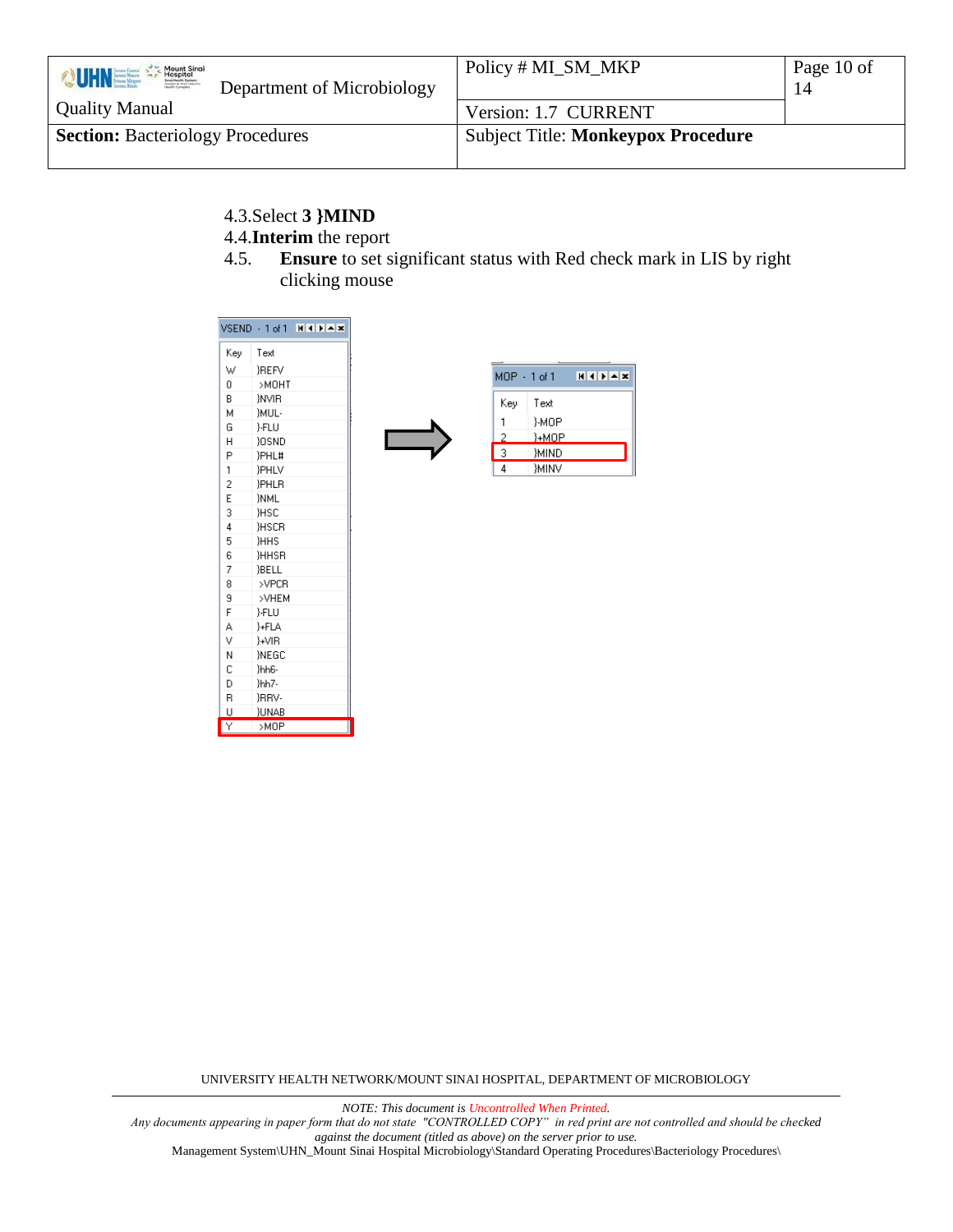| <b>QUHNEED A Mount Single</b><br><b>Quality Manual</b><br><b>Section: Bacteriology Procedures</b> | Department of Microbiology |           |                      |                                                                                                                                                                                                                                                                  |                                                            | Policy # ML_SM_MKP<br>Page 11 of<br>14<br>Version: 1.7 CURRENT<br><b>Subject Title: Monkeypox Procedure</b> |
|---------------------------------------------------------------------------------------------------|----------------------------|-----------|----------------------|------------------------------------------------------------------------------------------------------------------------------------------------------------------------------------------------------------------------------------------------------------------|------------------------------------------------------------|-------------------------------------------------------------------------------------------------------------|
|                                                                                                   | м<br>м                     | $\ddot{}$ | с<br><b>Add Test</b> | s<br><b>Test Comments</b><br><b>Cancel Test</b><br><b>Delete Test</b><br><b>Set Prelim Status</b><br><b>Set Interim Status</b><br><b>Set Final Status</b><br><b>Set Review Status</b><br>Mark for Review<br><b>Clear Interim Status</b><br><b>Restore Status</b> | <b>Date</b><br>2022.05.27<br><b>Set Significant Status</b> | c.<br>м<br>s<br>$\ddot{}$<br>м                                                                              |

# <span id="page-10-0"></span>**Updating Result from NML Report**

Once NML reports are received in the lab, **update** any preliminary **POSITIVE** and **INDETERMINATE** results previous reported by PHOL by **adding** NML final result.

- 1. Press "**F8**" to open Test Comment Window
- 2. Type **UPDATED REPORT** and press "**F6**" to add the date
- 3. Update the result according to NML report
- 4. **Finalize** the report
- 5. See below for the positive report

**UPDATED REPORT 2022.06.10 Probe PCR Assay Pathogen: Monkeypox -qPCR Assay Result: POSITIVE \* \* \* \* \* as reported by the National Microbiology Laboratory, 1015 Arlington, Winnipeg, MB. NML Lab#: PHL Lab#: \* \* \* \* \* Previously reported as:**

**Orthopoxvirus PCR: DETECTED Interpretation: Preliminary detection of Orthopoxvirus by real-time PCR. Note: Monkeypox virus is the only virus belonging to the Orthopoxvirus genus recently detected in Canada.** 

UNIVERSITY HEALTH NETWORK/MOUNT SINAI HOSPITAL, DEPARTMENT OF MICROBIOLOGY

*NOTE: This document is Uncontrolled When Printed.* 

*Any documents appearing in paper form that do not state "CONTROLLED COPY" in red print are not controlled and should be checked against the document (titled as above) on the server prior to use.*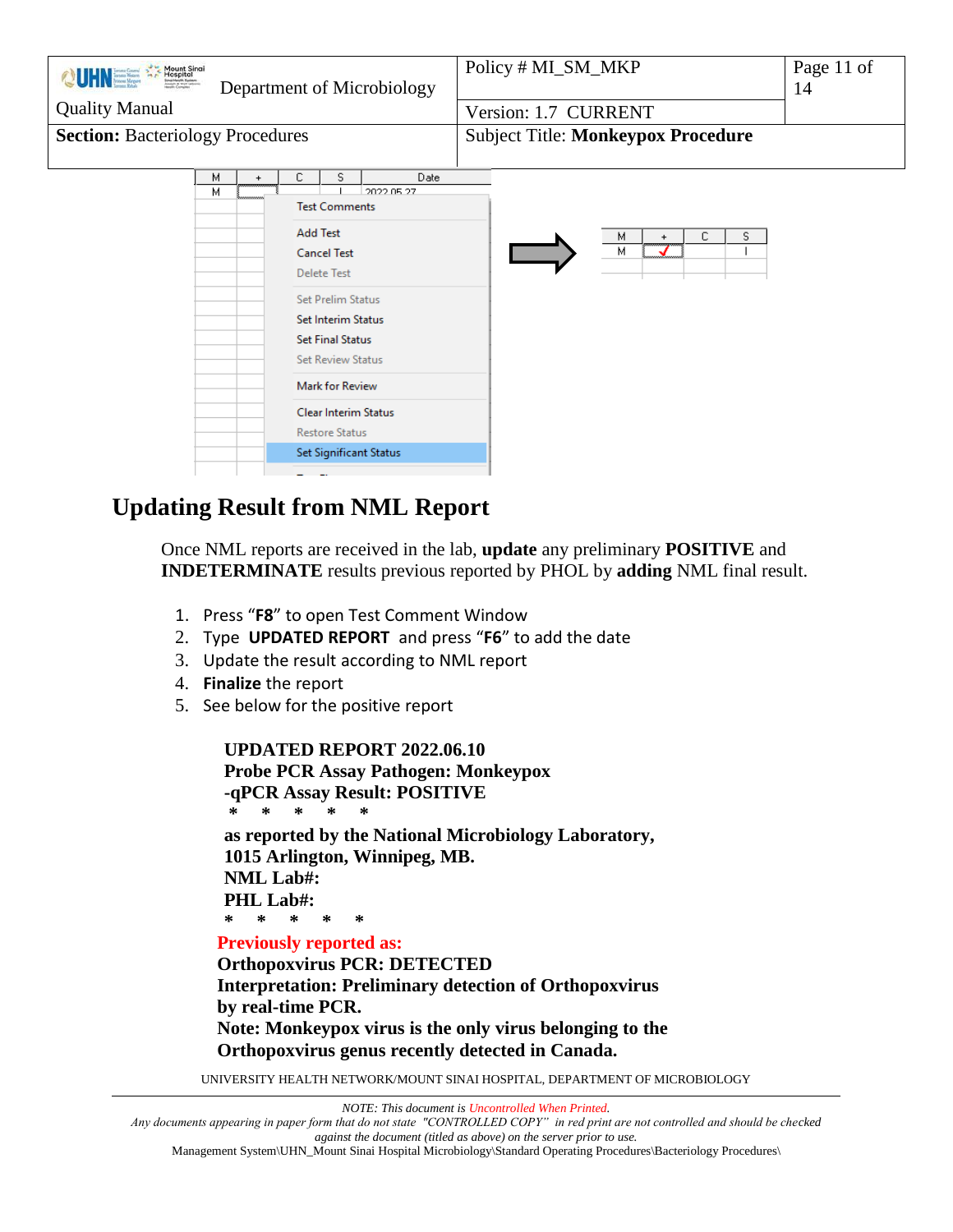| Mount Sinai<br>VUHNEE<br>Joseph & Wolf Labored<br>Department of Microbiology | Policy # MI_SM_MKP                        | Page 12 of<br>14 |
|------------------------------------------------------------------------------|-------------------------------------------|------------------|
| <b>Quality Manual</b>                                                        | Version: 1.7 CURRENT                      |                  |
| <b>Section: Bacteriology Procedures</b>                                      | <b>Subject Title: Monkeypox Procedure</b> |                  |

**Specimen will be forwarded to the National Microbiology Laboratory for confirmatory testing. This test was performed using a Canadian Laboratory Response Network protocol, developed for environmental testing. This assay is currently undergoing validation for testing clinical specimens. as reported by the Public Health Laboratory (PHL), 661 University Ave., Suite 1701, Toronto, Ont., M5G 1M1. PHL Specimen No.**

### <span id="page-11-0"></span>**Result Communication**

- 1. Communicate any verbal results (positive/negative/invalid/indeterminate) according to the isolate notification table in the internal manual
- 2. Result in LIS only when hard copies are received from PHOL or NML.
- 3. Communicate the new result received from NML according to the isolate notification table in the internal manual **IF** there is a **change** from the previous PHL report (e.g. initially reported as Indeterminate and then reported by NML as negative (or positive)).
- 4. Remove RG3 "MPX-1" alert in the LIS if **ALL** monkeypox results are NEGATIVE; verbal reports are sufficient to remove the RG3 alert. Do not remove alert if there are monkeypox results still pending.
- 5. All results will be notified to the Medical Officer of Health by Public Health Ontario.

# <span id="page-11-1"></span>**Troubleshooting**

- 1. Follow up any monkeypox orders that have not been reported after 48 hours of receipt in PHOL.
	- 1.1. Call PHOL customer service if no monkeypox report available in MSH Microbiology Lab
	- 1.2. If PHOL customer service does not have the results, make sure to ask them to investigate the delay with the PHOL lab technologist.
- 2. Page microbiologist-on-call through locating for any other situation not included in this procedure

UNIVERSITY HEALTH NETWORK/MOUNT SINAI HOSPITAL, DEPARTMENT OF MICROBIOLOGY

*NOTE: This document is Uncontrolled When Printed.* 

*Any documents appearing in paper form that do not state "CONTROLLED COPY" in red print are not controlled and should be checked against the document (titled as above) on the server prior to use.*

Management System\UHN\_Mount Sinai Hospital Microbiology\Standard Operating Procedures\Bacteriology Procedures\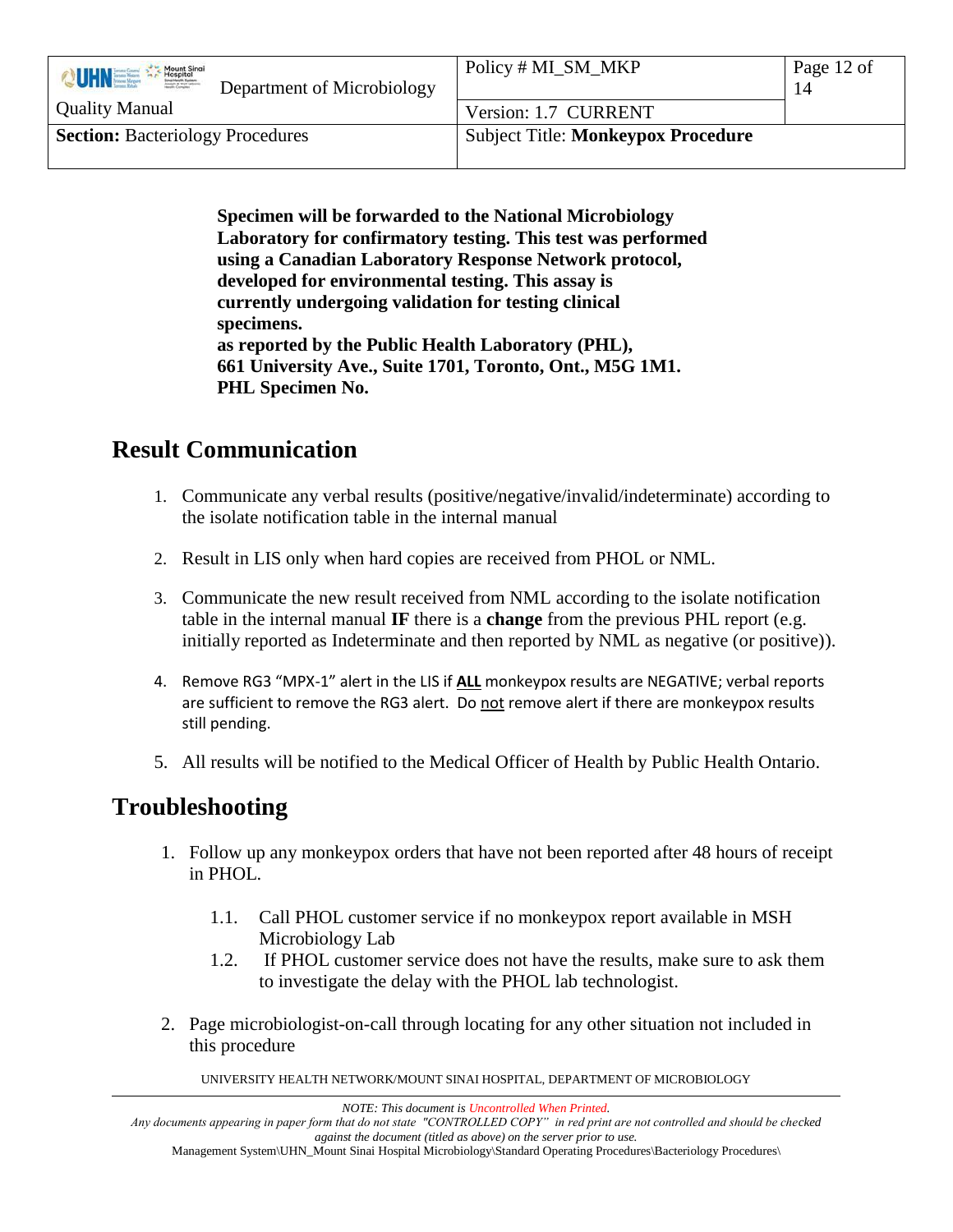| Mount Sinai<br><b>VUHNES</b><br>Joseph & Wolf Laborer<br>Department of Microbiology | Policy # MI_SM_MKP                        | Page 13 of<br>14 |
|-------------------------------------------------------------------------------------|-------------------------------------------|------------------|
| <b>Quality Manual</b>                                                               | Version: 1.7 CURRENT                      |                  |
| <b>Section: Bacteriology Procedures</b>                                             | <b>Subject Title: Monkeypox Procedure</b> |                  |

# <span id="page-12-0"></span>**Reference**

- 1. PHOL: [https://www.publichealthontario.ca/en/Laboratory-Services/Test-Information-](https://www.publichealthontario.ca/en/Laboratory-Services/Test-Information-Index/Monkeypox-Virus)[Index/Monkeypox-Virus](https://www.publichealthontario.ca/en/Laboratory-Services/Test-Information-Index/Monkeypox-Virus)
- 2. NML:<https://cnphi.canada.ca/gts/reference-diagnostic-test/5030?labId=1021>
- 3. CDC: <https://www.cdc.gov/poxvirus/monkeypox/lab-personnel/lab-procedures.html>
- 4. Rimoin et al. PNAS 2010:<https://www.pnas.org/doi/pdf/10.1073/pnas.1005769107>

UNIVERSITY HEALTH NETWORK/MOUNT SINAI HOSPITAL, DEPARTMENT OF MICROBIOLOGY

*NOTE: This document is Uncontrolled When Printed.* 

*Any documents appearing in paper form that do not state "CONTROLLED COPY" in red print are not controlled and should be checked against the document (titled as above) on the server prior to use.*